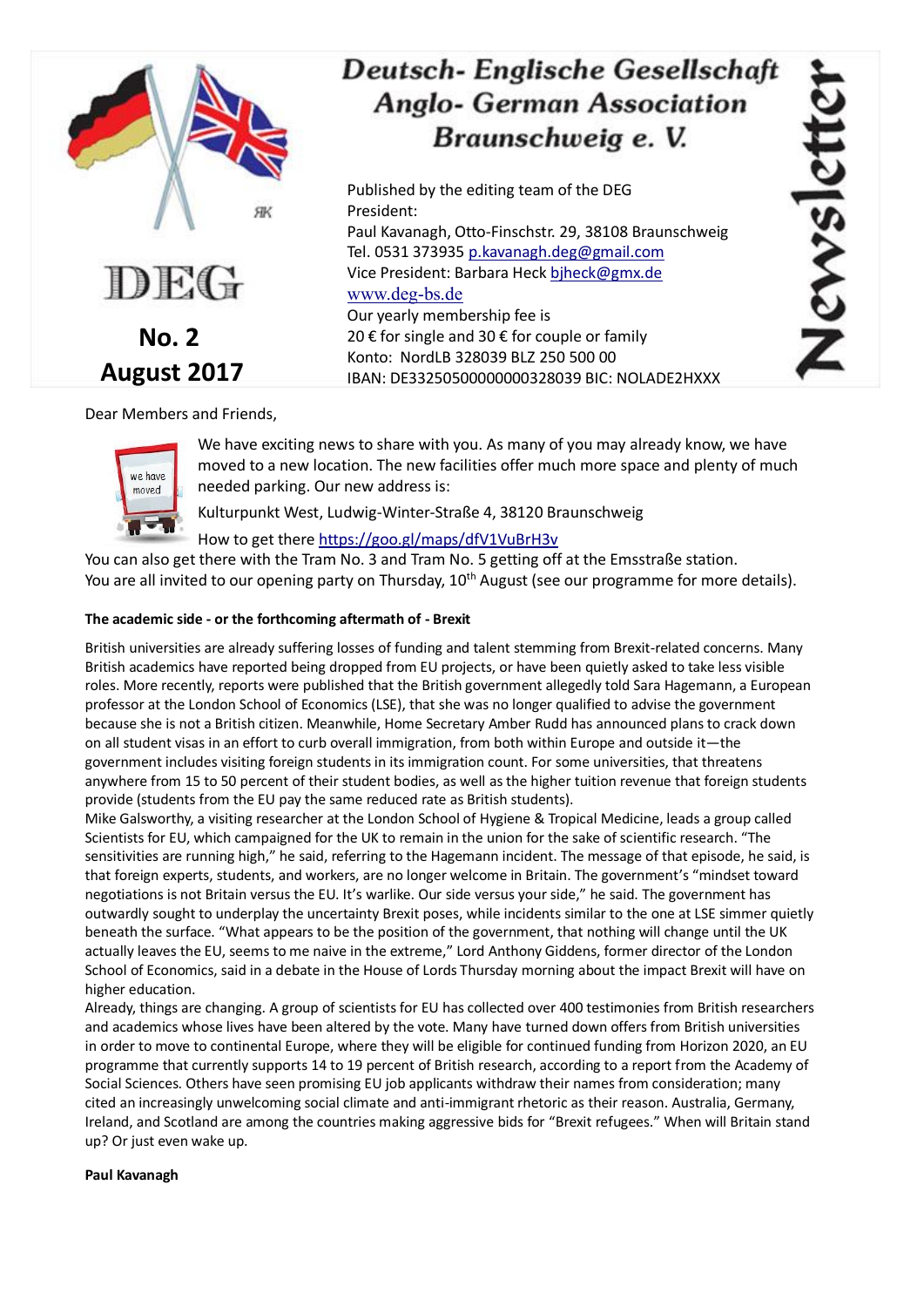# **Conversation Group Programme – August – December 2017**

**Thursday, 10th August – 7.00 pm (19.00):** Opening party – You are invited to our opening party to celebrate our new location. Please bring a contribution to the cold buffet. Drinks will be available. Registration deadline  $7<sup>th</sup>$  August [Carmela53@aol.com](mailto:Carmela53@aol.com)

**Thursday, 24th August:** "Henks Haus – Unzipped" Video – Dieter Seibt will show the video he recorded on 09.06.2017 at the Raabeschule, Heidberg. If you missed the live performance, this is your chance to see the Cortez Music Theater together with the BODS singers.

**Thursday, 7th September:** Short Story Reading – Paul and Ulla Kavanagh shall be reading a short story about ten pages, with lots of food for thought and discussion.

**Saturday, 23rd September - 11.00 am:** Brexit Tour – From 12.05 to 11.06 this year, the Braunschweig journalist and graphic artist, Erwin Klein, travelled to Britain with his motorcycle and visited 8 partner cities of our region, including Bath. His reports along the way have been published in the Braunschweiger Newspaper. He will talk about the background of this tour: how the idea came about, his cooperation with the BZ and about the trip itself. He will tell us about the people he met, his experiences, what went well and what went wrong and his findings on the town partnerships. He will also show photos and videos that have not yet been shown.

**Thursday, 19th October:** The Waggumer Frauenchor will present itself - Monika Jahnke will report and show pictures of their choral journey to the partner town Bath in May 2017. They will also give a short cross-section of their song repertoire. This evening will be in German.

**Thursday, 16th November:** Cotswold – Gudrun Schweimler-Loeffler will give her personal impressions of the Cotswolds from her recent holiday. In and around Bourton-on-the-water, the people, a bit of geography and history, walks in this area of outstanding beauty with its typical villages and stone walls.

**Thursday, 23rd November – 5.30 pm (17.30):** Georg Eckert Institute – One of their English-speaking librarian will give a tour of the library and then Wendy Anne Kopisch will give a presentation about the work of the institute, including her own project, the Georg Arnhold Program on Education for Sustainable Peace, which many of you will find interesting. Address is: Georg Eckert Institute, Celler Str. 3, 38114 Braunschweig. Registration is required [carmela53@aol.com](mailto:carmela53@aol.com)

**Thursday, 7th December – 7.00 pm (19.00):** Christmas party – Same procedure as every year. Please bring a contribution to the buffet.

Meetings take place at our new location, **Kulturpunkt West, Ludwig-Winter-Straße 4, 38120 Braunschweig**, unless otherwise stated. Doors open at 7.30 pm (19.30) with the main topic at 8.00 pm (20.00). Topic may be changed due to unforeseen circumstances.

∞∞∞∞∞∞∞∞∞∞∞∞∞∞∞∞∞∞∞∞∞∞∞∞∞∞∞∞∞∞∞∞∞∞∞

The DEG Committee works very hard to come up with interesting topics for you, however we would also like to hear from you and would welcome your suggestions and preferences and if anyone would like to give a presentation please inform Paul Kavanagh or any of our committee members.

#### **Additional events:**

**Wednesday, 23rd August 2017: 7.30 pm (19.30)** - A group of 29 members and friends will be attending a performance of the Broadway musical "Hairspray" in the arena on the Burgplatz.

**Saturday, 26th August 2017: 6.00 pm (18.00)** - A group of members and friends will attend the play "Henks Haus" by the Cortez Musik Theater in the Brunsviga. Tickets are still available [carmela53@aol.com](mailto:carmela53@aol.com)

**Sunday, 27th August 2017: 11.00 am – 3.00 pm** – Intercultural Breakfast, "KulturImZelt" in Burgerpark To represent Britain, we have reserved two tables each for 6 persons at a cost of 25,00€ per table i.e. 4,20€ per person. If you would like to join us for this intercultural event, please come along, bring your own food, drinks, and cutlery. There will also be a stage programme with artists from the region representing their different cultures. Registration is necessary latest 07.08.2017 [carmela53@aol.com](mailto:carmela53@aol.com)